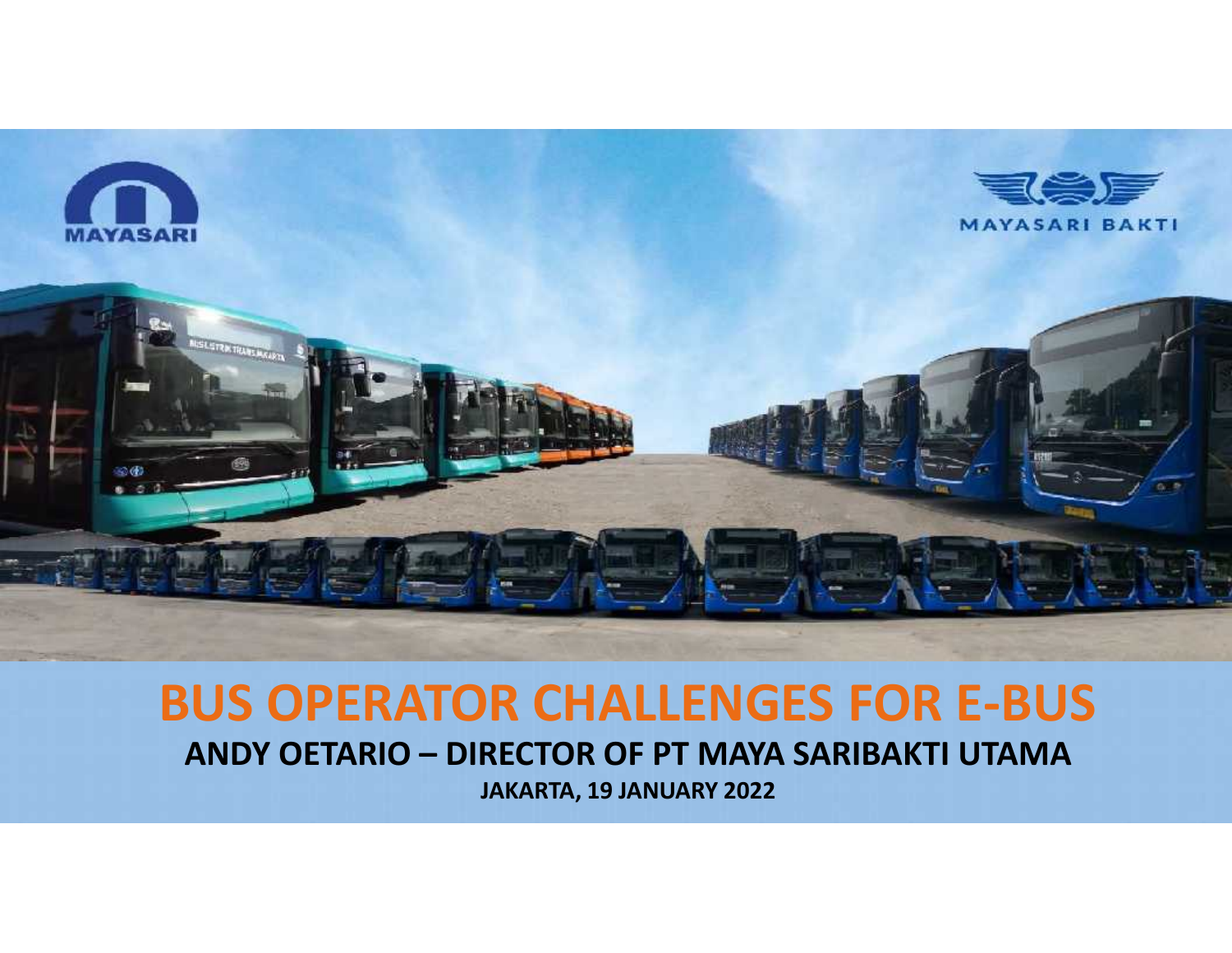### **BACKGROUND**

- 1. Air pollution has become a serious health issue
- 2. Climate changes
- 3. Limitation of non-renewable energy
- 4. Blue sky policy
- 5. Commitment to net zero emission for public transport
- 6. More than 70% global municipal bus fleet to be electric by 2040
- 7. Target to operate fully electric busses in Indonesia (when, how, and the stakeholders readiness)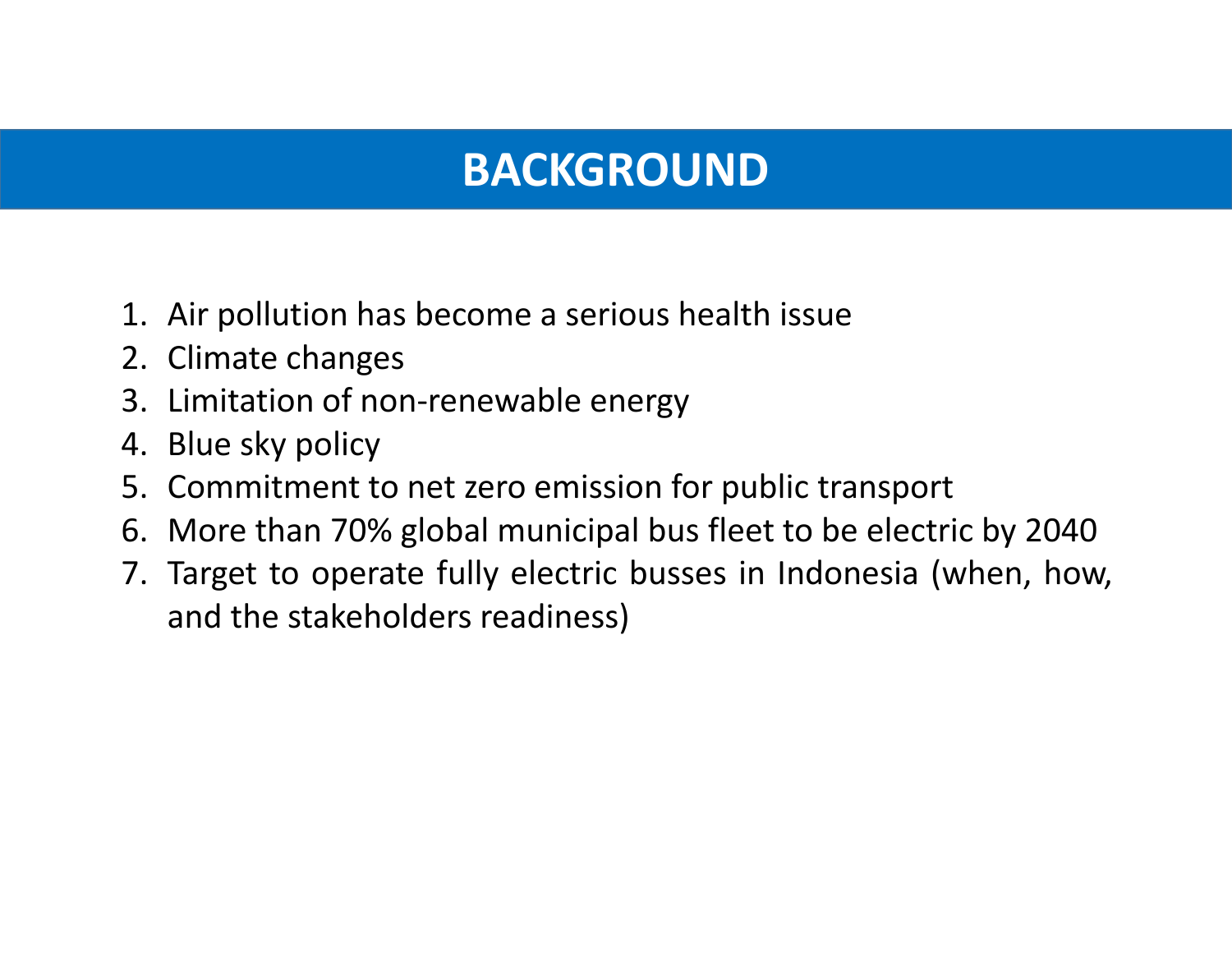## **CHALLENGE AS A BUS OPERATOR**

| THE CHALLENGE                           | <b>EXPLANATION</b>                                                                                                                                                                |  |
|-----------------------------------------|-----------------------------------------------------------------------------------------------------------------------------------------------------------------------------------|--|
| <b>NEW TECHNOLOGY</b>                   | Internal Combustion Engine (ICE) to Electric Vehicle (EV)                                                                                                                         |  |
| <b>NEW BUSINESS MODEL</b>               | Preparation<br>$\bullet$<br>Investment & financing<br>$\bullet$<br>Build energy infrastructure<br>$\bullet$<br>Charging management<br>Operation & technical aspects of e-bus      |  |
| <b>NEW APPROACH</b>                     | Regulator<br>$\bullet$<br><b>Electricity Provider</b><br><b>Bus Operator</b><br><b>Bus Dealer</b><br>$\bullet$<br>Bank / Leasing Company<br><b>Insurance Company</b><br>$\bullet$ |  |
| <b>NEW CULTURE AND</b><br><b>HABBIT</b> | Need time to convert from diesel or gas fueled (CNG) to electric<br>$\bullet$<br>Human resources support<br>System & procedures                                                   |  |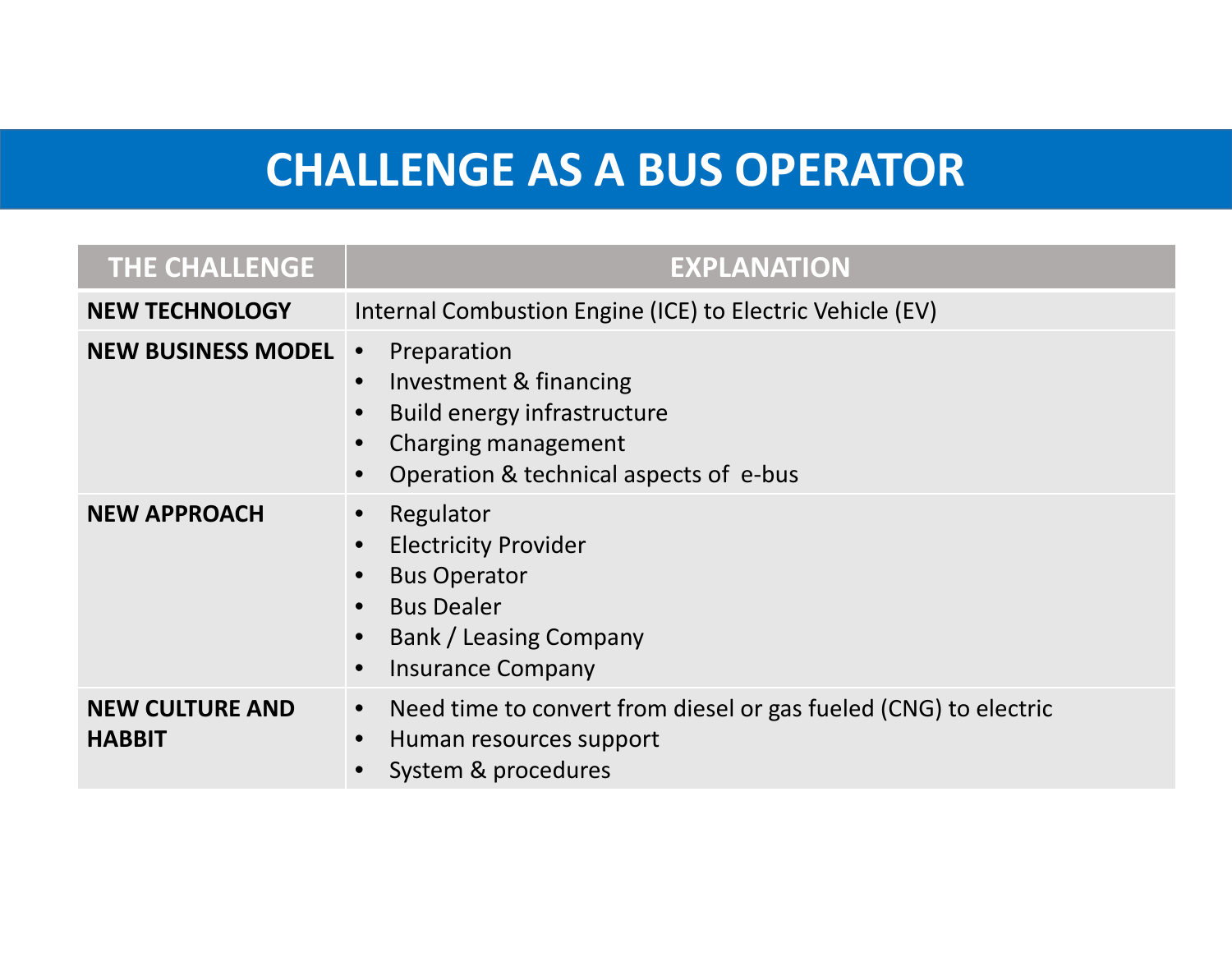### **CHALLENGE AS A BUS OPERATOR**

| <b>THE CHALLENGE</b>    | <b>EXPLANATION</b>                                                                                                                                                                                                                                                                |
|-------------------------|-----------------------------------------------------------------------------------------------------------------------------------------------------------------------------------------------------------------------------------------------------------------------------------|
| <b>NEW UNCERTAINTY</b>  | Electricity quality and supply<br>$\bullet$<br>The contract<br>Return on investment<br>Investment risk<br><b>Financing support</b><br>Operation risk (like: charging system, maintenance, battery management,<br>spare parts and battery supply, charging back-up, accident, etc) |
| <b>NEW ANTICIPATION</b> | Technology changes (especially battery)<br>$\bullet$<br>Road map for bus fleet by propulsion type in the future (> 20 years)<br><b>Regulation changes</b><br>Government support<br>Political                                                                                      |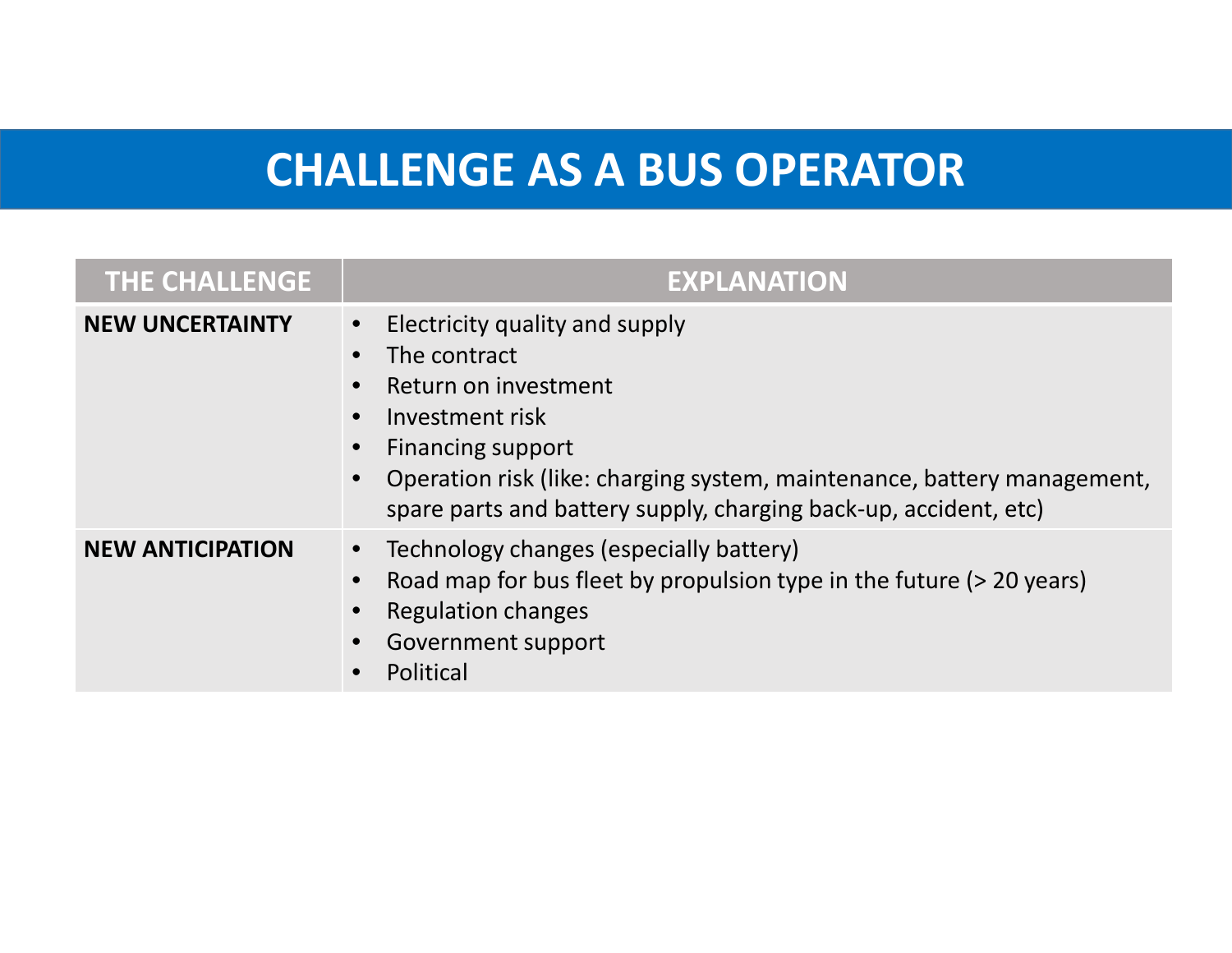#### **THE INVESTMENT**

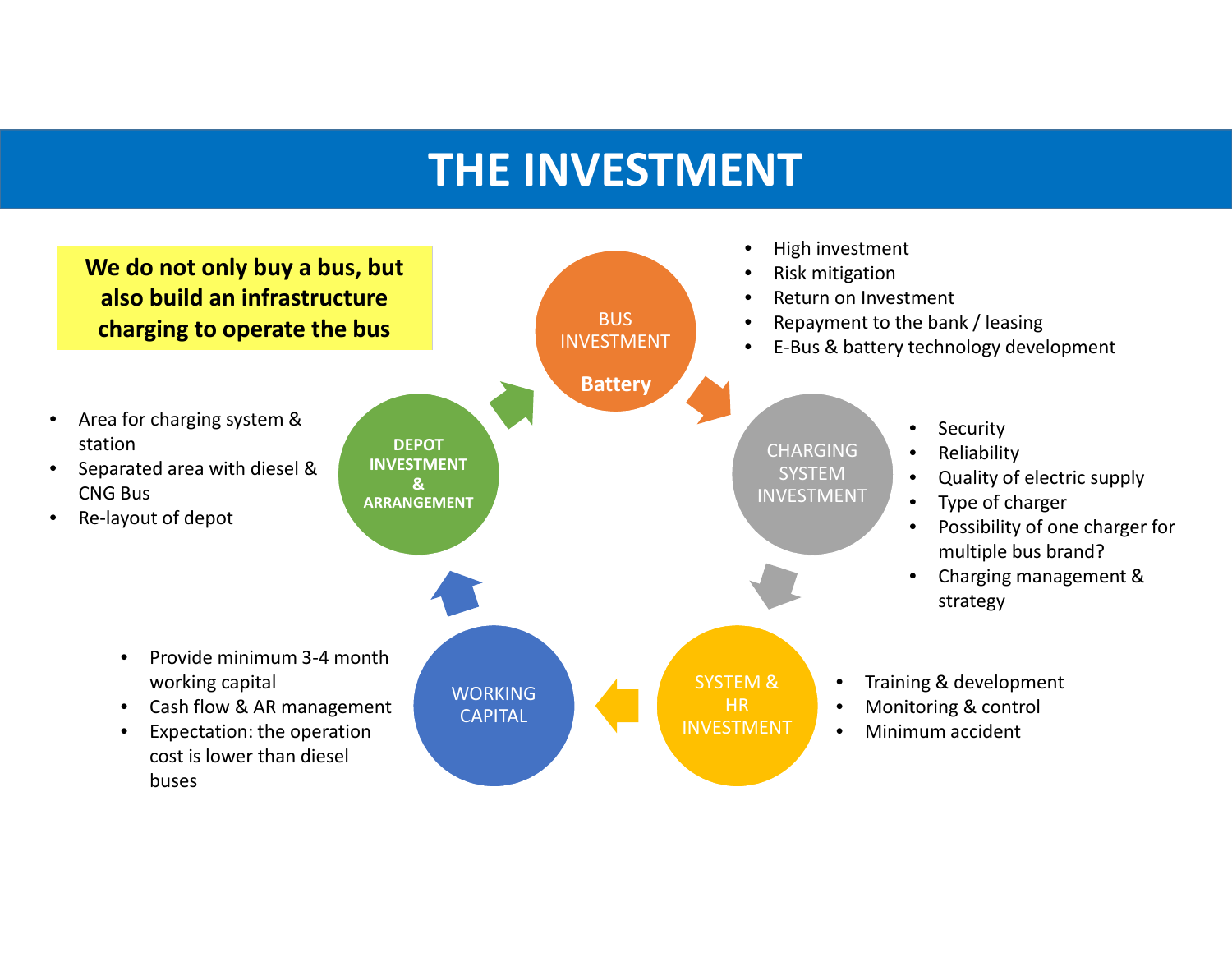#### **RELATED STAKEHOLDERS**



\*SBU: Strategic Business Unit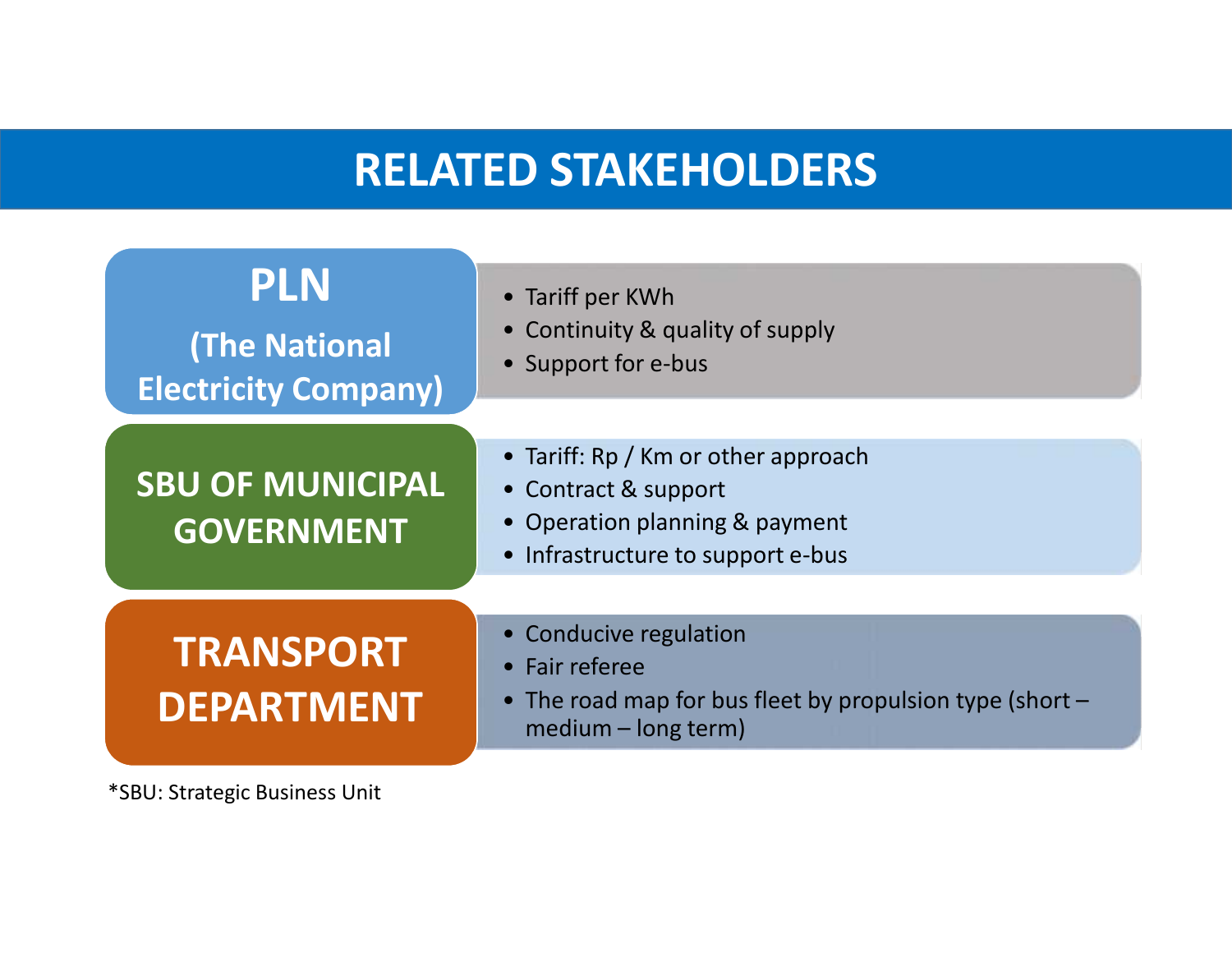#### **RELATED STAKEHOLDERS**

| <b>BUS DEALER</b>     | • The choice of bus dealer<br>• After sales service (experience & capabilities)<br>• Lead time of battery & spare parts supply<br>• Charging station (part of the e-bus)                                 |
|-----------------------|----------------------------------------------------------------------------------------------------------------------------------------------------------------------------------------------------------|
| <b>BANK / LEASING</b> | • Business feasibility & projection<br>• Risk management<br>• Bankability<br>• Equity participation of bus operators                                                                                     |
| <b>INSURANCE</b>      | • Pass experience of claim<br>• TLO / all risk partial (exclude battery due to lead time) /<br>all risk comprehensive (subject to condition)<br>• Process of claim (inc. spare parts and battery supply) |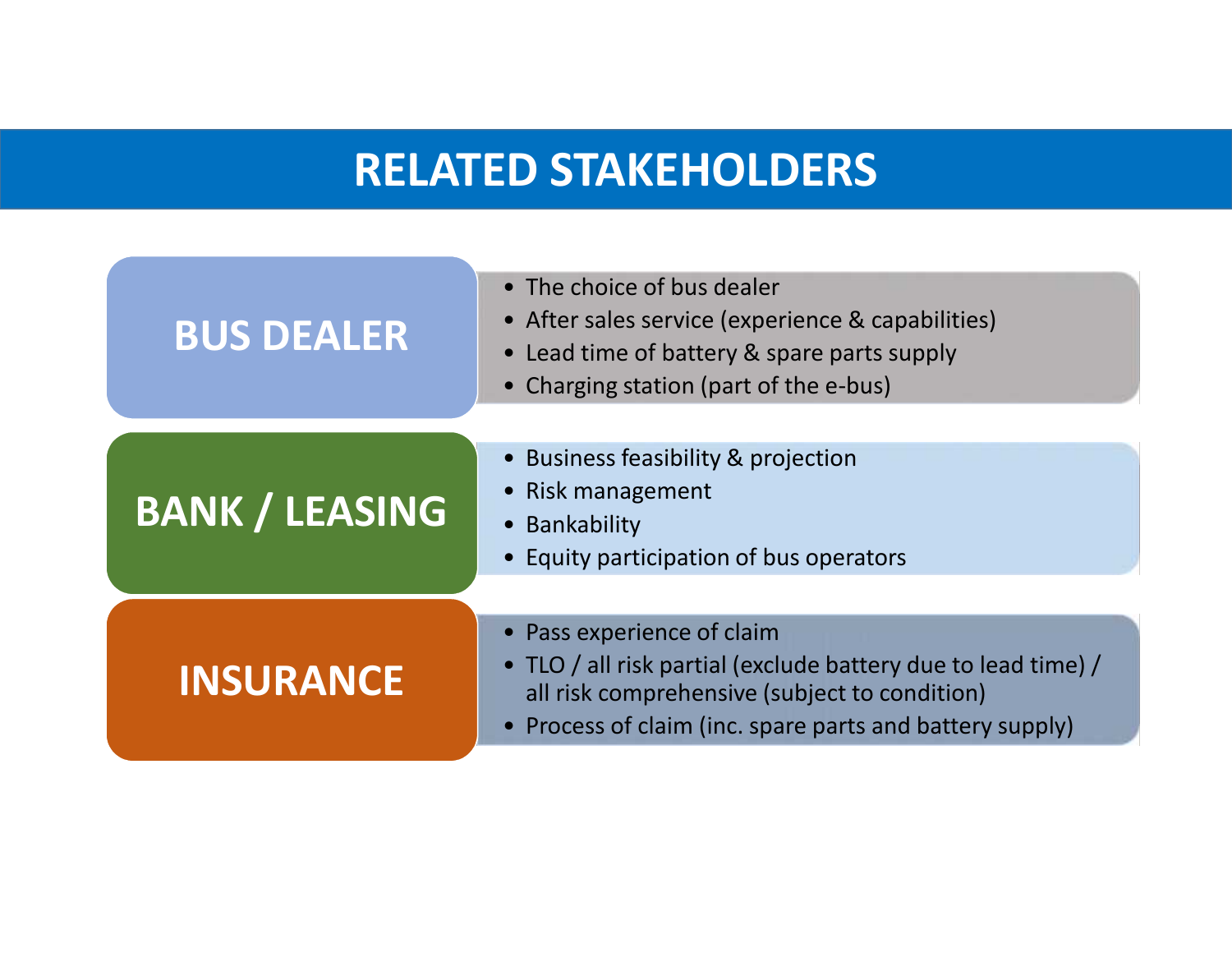#### **RELATED STAKEHOLDERS**

| <b>BODY BUILDER</b>                     | • E-bus model<br>• Quality<br>• Lead time<br>• Tax tariff for e-bus importation                          |
|-----------------------------------------|----------------------------------------------------------------------------------------------------------|
| <b>ELECTRICITY</b><br><b>CONTRACTOR</b> | • Build the charging infrastructure<br>• Electricity connection to pool<br>• Charging system maintenance |
| <b>OTHER PARTIES</b>                    | • Custom and permit<br>• Tire management<br>• Body reparation<br>• Bus washing operator                  |